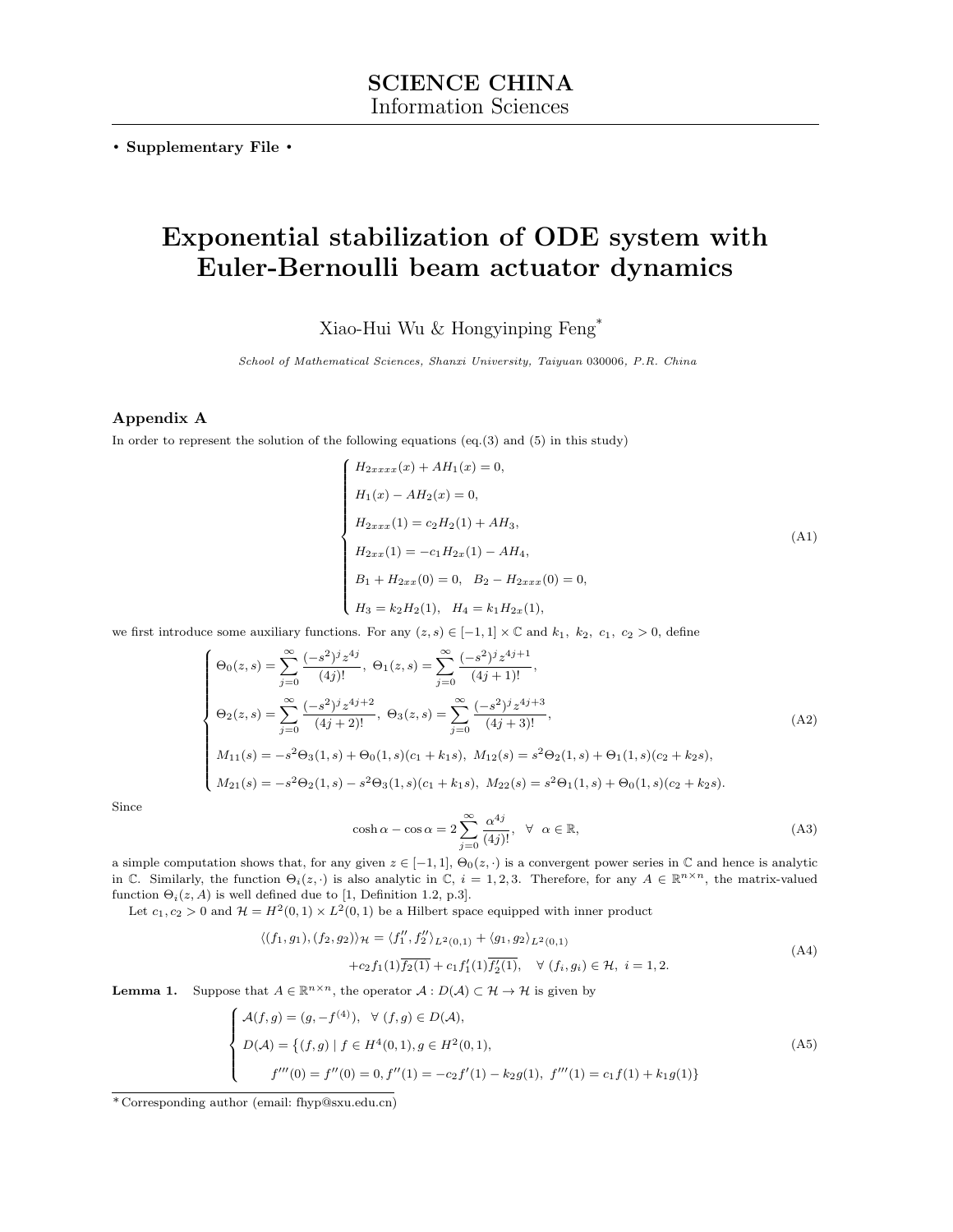and

<span id="page-1-0"></span>
$$
M(A) = \begin{pmatrix} M_{11}(A) & M_{12}(A) \\ M_{21}(A) & M_{22}(A) \end{pmatrix},
$$
 (A6)

where  $M_{ij}$  is given by [\(A2\)](#page-0-0),  $i, j = 1, 2$ . If

<span id="page-1-1"></span>
$$
\sigma(A) \cap \sigma(A) = \emptyset, \tag{A7}
$$

then the matrix  $M(A) \in \mathbb{R}^{2n \times 2n}$  is invertible. As a result, system [\(A1\)](#page-0-1) admits a unique solution given by

<span id="page-1-2"></span>
$$
\begin{cases}\nH_2(x) = \Theta_0(x-1, A)H_2(1) + \Theta_1(x-1, A)H_{2x}(1) \\
-\Theta_2(x-1, A)(c_1I + k_1A)H_{2x}(1) + \Theta_3(x-1, A)(c_2I + k_2A)H_2(1), \\
\begin{pmatrix} H_{2x}(1) \\
H_2(1) \end{pmatrix} = [M(A)]^{-1} \begin{pmatrix} B_1 \\
B_2 \end{pmatrix}, \\
H_1(x) = AH_2(x), H_3 = k_2H_2(1), H_4 = k_1H_{2x}(1),\n\end{cases}
$$
\n(A8)

where  $\Theta_j$ ,  $j = 0, 1, 2, 3$  are defined by [\(A2\)](#page-0-0) and  $M(A)$  is given by [\(A6\)](#page-1-0). *Proof.* Consider the characteristic equation  $A(f,g) = \lambda(f,g)$  where  $(f,g) \in D(A)$ . A simple computation shows that  $\lambda \in \sigma(\mathcal{A})$  if and only if  $(f, g)$  satisfies

$$
\begin{cases}\nf^{(4)}(x) + \lambda^2 f(x) = 0, \\
g(x) = \lambda f(x), \ f''(0) = f'''(0) = 0, \\
f''(1) = -(c_1 + k_1 \lambda) f'(1), \ f'''(1) = (c_2 + k_2 \lambda) f(1).\n\end{cases}
$$
\n(A9)

Then we obtain  $\lambda \in \sigma(\mathcal{A})$  if and only if the characteristic function of  $\mathcal{A}$  satisfies

$$
\Delta(\lambda) = [-\lambda^2 \Theta_3(1, \lambda) + \Theta_0(1, \lambda)(c_1 + k_1 \lambda)][\lambda^2 \Theta_1(1, \lambda) + \Theta_0(1, \lambda)(c_2 + k_2 \lambda)]
$$
  
+ 
$$
[\lambda^2 \Theta_2(1, \lambda) + \lambda^2 \Theta_3(1, \lambda)(c_1 + k_1 \lambda)][\lambda^2 \Theta_2(1, \lambda) + \Theta_1(1, \lambda)(c_2 + k_2 \lambda)]
$$
  
= 0, (A10)

where  $\Theta_j$ ,  $j = 0, 1, 2, 3$  are defined in [\(A2\)](#page-0-0). Owing to [\(A6\)](#page-1-0) and [\(A7\)](#page-1-1), we have

<span id="page-1-3"></span>
$$
\det \begin{pmatrix} M_{11}(\lambda) & M_{12}(\lambda) \\ M_{21}(\lambda) & M_{22}(\lambda) \end{pmatrix} = \Delta(\lambda) \neq 0, \quad \forall \lambda \in \sigma(A). \tag{A11}
$$

This implies that all the eigenvalues of  $M(A)$  are nonzero and hence  $M(A)$  is invertible.

By the classical ordinary equation theory, the general solution  $(H_1, H_2)$  of  $(A1)$  satisfies

$$
\begin{cases}\nH_2(x) = \Theta_0(x-1, A)H_2(1) + \Theta_1(x-1, A)H_{2x}(1) \\
+ \Theta_2(x-1, A)H_{2xx}(1) + \Theta_3(x-1, A)H_{2xxx}(1), \\
H_1(x) = AH_2(x).\n\end{cases}
$$
\n(A12)

Using the boundary conditions in [\(A1\)](#page-0-1), we obtain

<span id="page-1-4"></span>
$$
M(A) \begin{pmatrix} H_{2x}(1) \\ H_2(1) \end{pmatrix} = \begin{pmatrix} B_1 \\ B_2 \end{pmatrix},
$$
\n(A13)

which, together with the invertibility of  $M(A)$ , leads to

$$
\begin{pmatrix} H_{2x}(1) \\ H_2(1) \end{pmatrix} = [M(A)]^{-1} \begin{pmatrix} B_1 \\ B_2 \end{pmatrix}.
$$
\n(A14)

The proof is complete.  $\Box$ 

**Remark 1.** The kernel functions  $H_1$  and  $H_2$  can also be written in the form of hyperbolic functions. For example,

$$
H_2(x) = \frac{1}{2} [\cosh(\sqrt{Ai}(x-1)) + \cos(\sqrt{Ai}(x-1))] H_2(1)
$$
  
\n
$$
\frac{1}{2} (\sqrt{Ai})^{-1} [\sinh(\sqrt{Ai}(x-1)) + \sin(\sqrt{Ai}(x-1))] H_{2x}(1)
$$
  
\n
$$
-\frac{1}{2} (\sqrt{Ai})^{-2} [\cosh(\sqrt{Ai}(x-1)) - \cos(\sqrt{Ai}(x-1))] (c_1 I + k_1 A) H_{2x}(1)
$$
  
\n
$$
+\frac{1}{2} (\sqrt{Ai})^{-3} [\sinh(\sqrt{Ai}(x-1)) - \sin(\sqrt{Ai}(x-1))] (c_2 I + k_2 A) H_2(1),
$$
\n(A15)

where  $\sqrt{Ai}$  denotes any square root of  $Ai$  (see [\[1,](#page-6-0) Chapter 2, p.35]). We give power series expression just for easy computation where  $\sqrt{A}i$  denotes any square root of  $Ai$  (see [1, Chapter 2, p.33]). We give power series expression just because it is not easy to compute or approximate  $\sinh(\sqrt{A}i)$  and  $\cosh(\sqrt{A}i)$  for any given  $A \in \mathbb{R}^{n \times n}$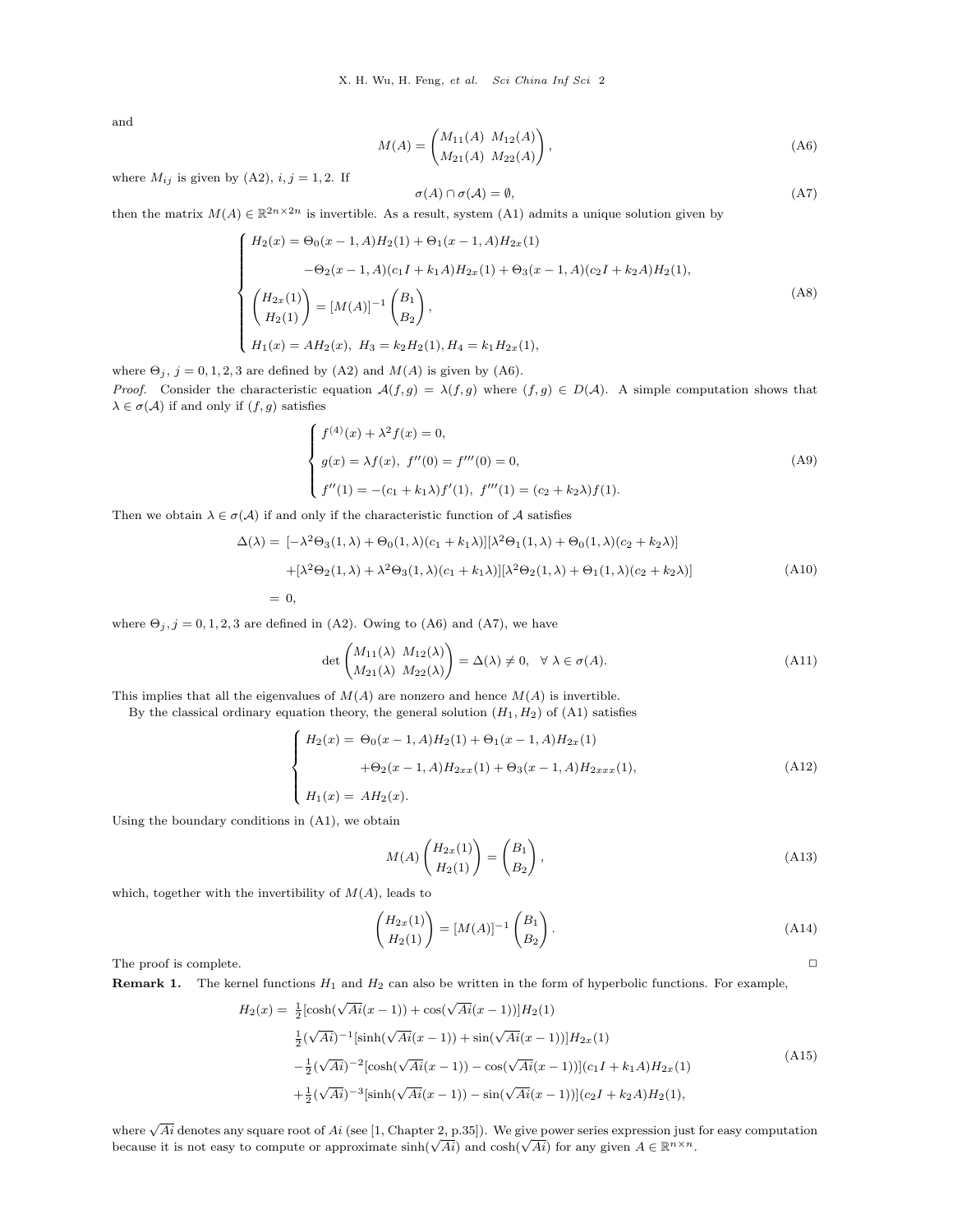### Appendix B Proof of the Theorem 1

**Lemma 2.** Let A be given by [\(A5\)](#page-0-2). Then  $\mathcal{A}^{-1}$  exists and is compact on H. Hence,  $\sigma(\mathcal{A})$ , the spectrum of A, consists of isolated eigenvalues of finite algebraic multiplicity only. Moreover,  $A$  is dissipative on  $H$  and hence generates a  $C_0$ -semigroup of contractions  $e^{\mathcal{A}t}$  on  $\mathcal{H}$ .

*Proof.* For any given  $(f_1, g_1) \in \mathcal{H}$ , we solve  $\mathcal{A}(f,g) = (g, -f^{(4)}) = (f_1, g_1)$  to obtain

$$
\begin{cases}\ng(x) = f_1(x), \\
f(x) = f(1) + f'(1)(x - 1) + \int_1^x \int_1^{s_1} f''(s_2) ds_2 ds_1, \\
f''(x) = -\int_0^x \int_0^{s_1} g_1(s_2) ds_2 ds_1,\n\end{cases}
$$
\n(B1)

where

$$
f(1) = \frac{1}{c_2} \left[ -k_2 f_1(1) - \int_0^1 g_1(s) ds \right], \quad f'(1) = \frac{1}{c_1} \left[ -k_1 f'_1(1) + \int_0^1 \int_0^{s_1} g_1(s_2) ds_2 ds_1 \right].
$$
 (B2)

By Sobolev trace embedding theorem,  $\mathcal{A}^{-1}$  is compact on H. Therefore,  $\sigma(\mathcal{A})$  consists of isolated eigenvalues of finite algebraic multiplicity only. For any  $(f, g) \in D(\mathcal{A})$ , a simple computation gives

$$
\operatorname{Re}\left\langle \mathcal{A}(f,g),(f,g)\right\rangle_{\mathcal{H}} = -k_1 g'^2(1) - k_2 g^2(1) \leq 0,
$$
\n(B3)

which implies that A is dissipative on H and  $D(\mathcal{A})$  is dense in H. By the Lumer-Phillips theorem, A generates a contraction  $C_0$ -semigroup  $e^{At}$  on  $H$ .

<span id="page-2-6"></span>**Lemma 3.** The operator A given by [\(A5\)](#page-0-2) generates an exponentially stable  $C_0$ -semigroup on  $H$ .

Proof. Consider the following system

<span id="page-2-0"></span>
$$
\begin{cases}\nw_{tt}(x,t) + w_{xxxx}(x,t) = 0, \ x \in (0,1), \ t > 0, \\
w_{xxx}(0,t) = 0, \ w_{xx}(0,t) = 0, \ t \geqslant 0, \\
w_{xx}(1,t) = -c_1 w_x(1,t) - k_1 w_{xt}(1,t), \ t \geqslant 0, \\
w_{xxx}(1,t) = c_2 w(1,t) + k_2 w_t(1,t), \ t \geqslant 0,\n\end{cases}
$$
\n(B4)

where  $c_1, c_2, k_1, k_2 > 0$ . First, we define the following function

<span id="page-2-4"></span>
$$
\begin{cases}\nE(t) = \frac{1}{2} \int_0^1 w_t^2(x, t) + w_{xx}^2(x, t) dx + \frac{c_1}{2} w_x^2(1, t) + \frac{c_2}{2} w^2(1, t) \\
\rho_1(t) = \int_0^1 x w_x(x, t) w_t(x, t) dx, \\
\rho_2(t) = \int_0^1 z(x, t) w_t(x, t) dx, \quad z(x, t) = w(1, t) + (x - 1) w_x(1, t).\n\end{cases}
$$
\n(B5)

We will estimate the time derivatives of  $E(t)$  and  $\rho_i(t)$ ,  $i = 1, 2$  along the solution of system [\(B4\)](#page-2-0), respectively. By a simple computation, it follows that

<span id="page-2-5"></span>
$$
\dot{E}(t) = -k_1 w_{xt}^2(1, t) - k_2 w_t^2(1, t),
$$
\n(B6)

<span id="page-2-2"></span>
$$
\dot{\rho}_1(t) = \int_0^1 x w_x(x, t) w_{tt}(x, t) + x w_{xt}(x, t) w_t(x, t) dx
$$
  
\n
$$
= -w_{xxx}(1, t) w_x(1, t) + w_{xx}(1, t) w_x(1, t) + \frac{1}{2} w_{xx}^2(1, t)
$$
  
\n
$$
+ \frac{1}{2} w_t^2(1, t) - \frac{1}{2} \int_0^1 3w_{xx}^2(x, t) + w_t^2(x, t) dx
$$
\n(B7)

and

<span id="page-2-3"></span>
$$
\dot{\rho}_2(t) = \int_0^1 z_t(x,t) w_t(x,t) - z(x,t) w_{xxxx}(x,t) dx
$$
  
=  $-w(1,t) w_{xxx}(1,t) + w_x(1,t) w_{xx}(1,t) + \int_0^1 z_t(x,t) w_t(x,t) dx.$  (B8)

Taking the boundary condition of [\(B4\)](#page-2-0) into account, we have

<span id="page-2-1"></span>
$$
\begin{cases}\nw_{xx}^2(1,t) = -[c_1w_x(1,t)]^2 + [k_1w_{xt}(1,t)]^2 - 2c_1w_{xx}(1,t)w_x(1,t),\nw_{xxx}^2(1,t) = -[c_2w(1,t)]^2 + [k_2w_t(1,t)]^2 + 2c_2w_{xxx}(1,t)w(1,t).\n\end{cases}
$$
\n(B9)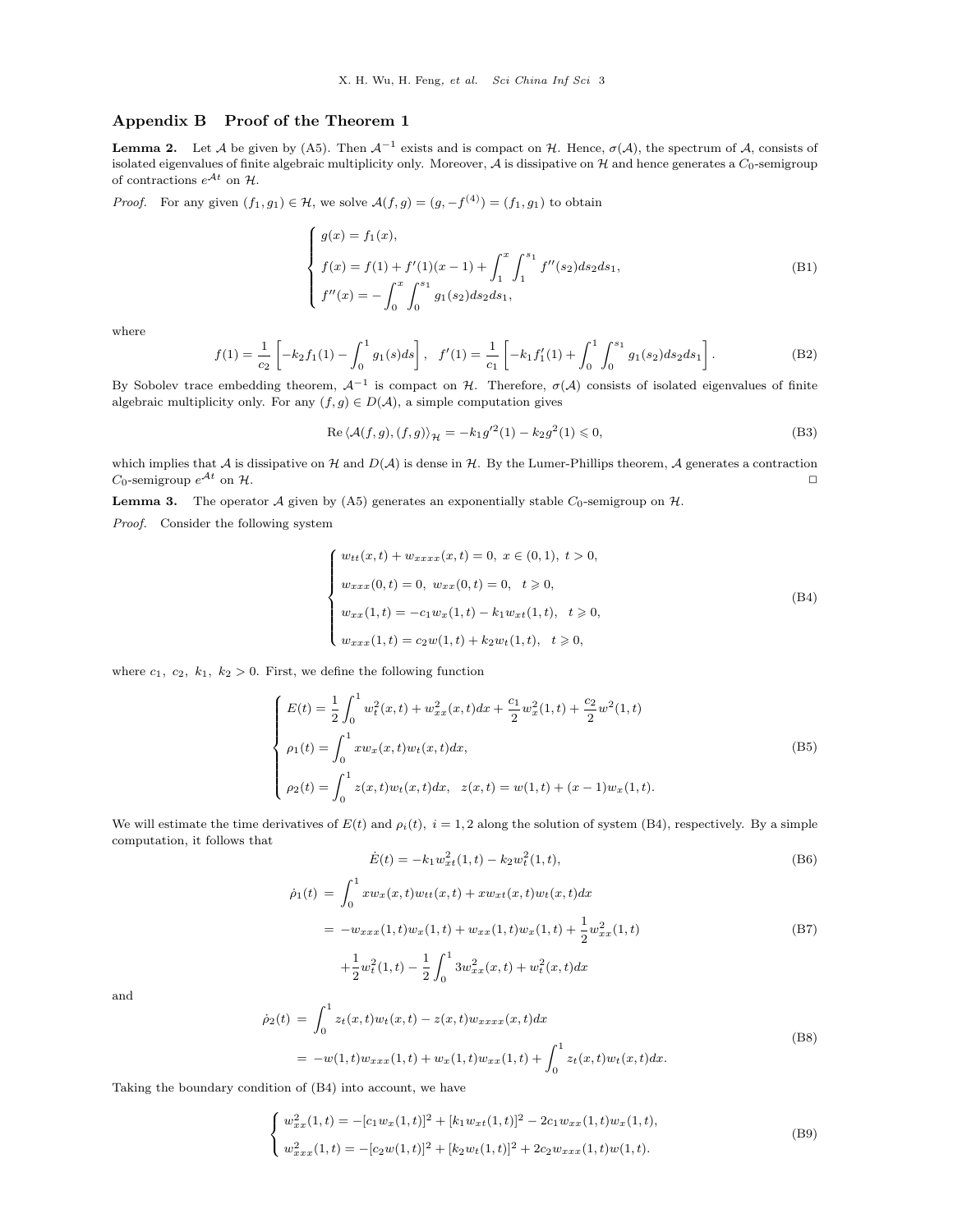Inserting [\(B9\)](#page-2-1) into [\(B7\)](#page-2-2) gives

<span id="page-3-0"></span>
$$
\dot{\rho}_{1}(t) \leq \frac{\delta_{2}}{2c_{2}} w_{xxx}^{2}(1,t) + \frac{1}{2} w_{x}^{2}(1,t) + w_{xx}(1,t)w_{x}(1,t) + \frac{1+\delta_{2}}{2c_{1}} w_{xx}^{2}(1,t) \n+ \frac{1}{2} w_{t}^{2}(1,t) - \frac{1}{2} \int_{0}^{1} 3w_{xx}^{2}(x,t) + w_{t}^{2}(x,t)dx \n\leq -\frac{\delta_{2}c_{2}}{2} w^{2}(1,t) + \frac{\delta_{2}k_{2}^{2}}{2c_{2}} w_{t}^{2}(1,t) + \delta_{2}w_{xxx}(1,t)w(1,t) \n- \frac{(1+\delta_{2})c_{1} - 1}{2} w_{x}^{2}(1,t) + \frac{1+\delta_{2}}{2c_{1}} [k_{1}w_{xt}(1,t)]^{2} - \delta_{2}w_{xx}(1,t)w_{x}(1,t) \n+ \frac{1}{2} w_{t}^{2}(1,t) - \frac{1}{2} \int_{0}^{1} 3w_{xx}^{2}(x,t) + w_{t}^{2}(x,t)dx,
$$
\n(A.1)

where  $\delta_2 \in \mathbb{R}$  satisfies  $\frac{\delta_2}{c_2} \geqslant 1, \frac{1+\delta_2}{c_1} \geqslant 1$ . Then, [\(B8\)](#page-2-3) and [\(B10\)](#page-3-0) yield

<span id="page-3-1"></span>
$$
\dot{\rho}_1(t) + \delta_2 \dot{\rho}_2(t) \leqslant -\frac{\delta_2 c_2}{2} w^2 (1, t) + \frac{\delta_2 k_2^2 + c_2}{2c_2} w_t^2 (1, t) \n- \frac{(1 + \delta_2)c_1 - 1}{2} w_x^2 (1, t) + \frac{1 + \delta_2}{2c_1} k_1^2 w_{xt}^2 (1, t) \n- \int_0^1 \frac{3}{2} w_{xx}^2 (x, t) + \frac{1}{4} w_t^2 (x, t) dx + \delta_2^2 \int_0^1 z_t^2 (x, t) dx,
$$
\n(B11)

where  $\delta_2 \in \mathbb{R}$  satisfies  $\delta_2 > 0$ ,  $(1 + \delta_2)c_1 > 1$ . In view of [\(B5\)](#page-2-4), we have

$$
\int_0^1 z_t^2(x,t)dx \le 2\int_0^1 w_t^2(1,t) + (x-1)^2 w_{xt}^2(1,t)dx \le 2w_t^2(1,t) + \frac{2}{3}w_{xt}^2(1,t).
$$
 (B12)

Let  $\omega_0 = \min\left\{\frac{(1+\delta_2)c_1 - 1}{c_1}, \delta_2, \frac{1}{2}\right\}$  and  $\delta_0 = \max\left\{\frac{\delta_2 k_2^2 + c_2}{2c_2} + 2\delta_2^2, \frac{1+\delta_2}{2c_1}k_1^2 + \frac{2}{3}\delta_2^2\right\}$ . The inequality [\(B11\)](#page-3-1) becomes

<span id="page-3-2"></span>
$$
\dot{\rho}_1(t) + \delta_2 \dot{\rho}_2(t) \leq -\omega_0 E(t) + \delta_0 [w_{xt}^2(1, t) + w_t^2(1, t)].
$$
\n(B13)

Define the following Lyapunov function

$$
F(t) = E(t) + \delta_1 [\rho_1(t) + \delta_2 \rho_2(t)],
$$
\n(B14)

where

$$
\begin{cases} 0 < \delta_1 < \min\left\{ \frac{k_1}{\delta_0}, \frac{k_2}{\delta_0}, \left[ 4 + \frac{2}{c_1} + \delta_2 \left( 1 + \frac{2}{c_2} + \frac{2}{3c_1} \right) \right]^{-1} \right\}, \\ \delta_2 > \max\left\{ c_2, c_1 - 1, \frac{1}{c_1} - 1 \right\}. \end{cases} \tag{B15}
$$

Then, it follows from the Poincaré inequality that

$$
|\rho_1(t) + \delta_2 \rho_2(t)| \le \left[4 + \frac{2}{c_1} + \delta_2 \left(1 + \frac{2}{c_2} + \frac{2}{3c_1}\right)\right] E(t), \forall t \ge 0.
$$
 (B16)

As a result, we deduce that

<span id="page-3-3"></span>
$$
0 \le \left[1 - \delta_1 \left(4 + \frac{2}{c_1} + \delta_2 \left(1 + \frac{2}{c_2} + \frac{2}{3c_1}\right)\right)\right] E(t) \le F(t) \le \left[1 + \delta_1 \left(4 + \frac{2}{c_1} + \delta_2 \left(1 + \frac{2}{c_2} + \frac{2}{3c_1}\right)\right)\right] E(t), \forall t \ge 0.
$$
 (B17)  
By (B6), (B13) and (B17), the time derivative of  $F(t)$  is

$$
\dot{F}(t) = \dot{E}(t) + \delta_1 [\dot{\rho}_1(t) + \delta_2 \dot{\rho}_2(t)]
$$
\n
$$
\leq - (k_1 - \delta_1 \delta_0) w_{xt}^2(1, t) - (k_2 - \delta_1 \delta_0) w_t^2(1, t) - \delta_1 \omega_0 E(t)
$$
\n
$$
\leq -\delta_1 \omega_0 \left[ 1 + \delta_1 \left( 4 + \frac{2}{c_1} + \delta_2 \left( 1 + \frac{2}{c_2} + \frac{2}{3c_1} \right) \right) \right]^{-1} F(t)
$$
\n(B18)

where  $0 < \delta_1 < \min\{\frac{k_1}{\delta_0}, \frac{k_2}{\delta_0}\}\.$  The proof is complete.

**Remark 2.** The exponential stability of  $e^{At}$  can also be obtained by the Riesz basis method (e.g. [\[2,](#page-6-1)[3\]](#page-6-2)).

Next, we consider the system

<span id="page-3-4"></span>
$$
\begin{cases}\n\dot{\tilde{X}}(t) = \left[A + H_{2x}(1)K_1^{\top} - H_2(1)K_2^{\top}\right]\tilde{X}(t), \\
w_{tt}(x, t) + w_{xxxx}(x, t) = 0, \\
w_{xx}(0, t) = 0, \quad w_{xxx}(0, t) = 0, \\
w_{xx}(1, t) = -c_1 w_x(1, t) - k_1 w_{xt}(1, t) + K_1^{\top} \tilde{X}(t), \\
w_{xxx}(1, t) = c_2 w(1, t) + k_2 w_t(1, t) + K_2^{\top} \tilde{X}(t).\n\end{cases}
$$
\n(B19)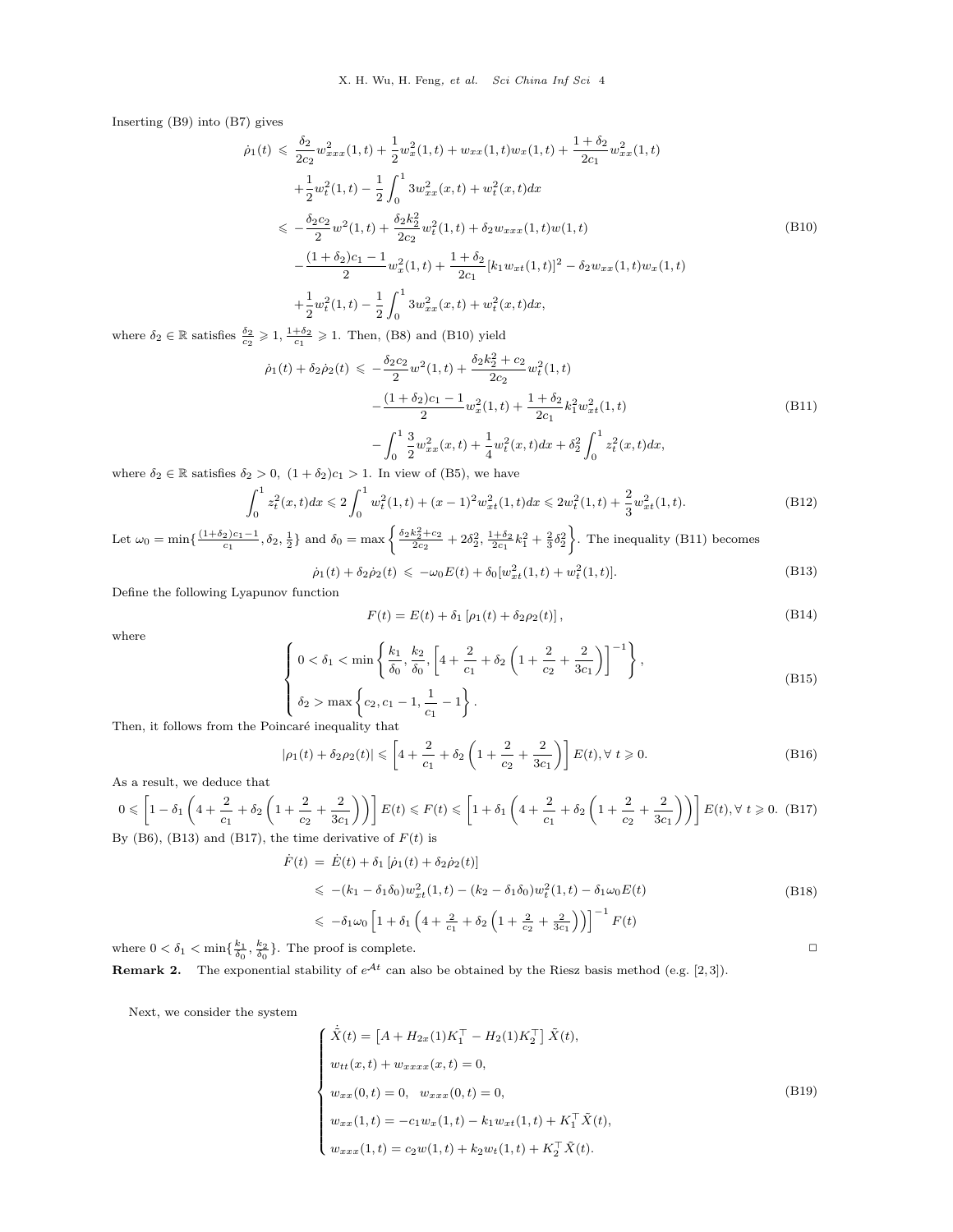Define the operator  $\mathcal{B} = [\mathcal{B}_1 \ \mathcal{B}_2] : \mathbb{R}^2 \to \mathcal{H}$  by

<span id="page-4-0"></span>
$$
\mathcal{B}_1 s = (0, s\delta'(x-1)), \quad \mathcal{B}_2 s = (0, -s\delta(x-1)), \ \forall \ s \in \mathbb{R},
$$
\n(B20)

where  $\delta(\cdot)$  is the Dirac distribution. Letting

<span id="page-4-1"></span>
$$
K = [K_1 \ K_2] \text{ and } \tilde{A} = A + H_{2x}(1)K_1^\top - H_2(1)K_2^\top,
$$
\n(B21)

system [\(B19\)](#page-3-4) can be written abstractly as

<span id="page-4-2"></span>
$$
\begin{cases}\n\dot{\tilde{X}}(t) = \tilde{A}\tilde{X}(t), \\
\frac{d}{dt}(w(\cdot, t), w_t(\cdot, t)) = \mathcal{A}(w(\cdot, t), w_t(\cdot, t)) + \mathcal{B}K^{\top}\tilde{X}(t),\n\end{cases}
$$
\n(B22)

where  $A$  is defined by  $(A5)$ .

<span id="page-4-5"></span>**Lemma 4.** Let  $A, B$  and K be given by [\(A5\)](#page-0-2), [\(B20\)](#page-4-0) and [\(B21\)](#page-4-1), respectively. Suppose that  $\tilde{A} \in \mathbb{R}^{n \times n}$  is Hurwitz. Then for any  $(\tilde{X}(0), w(\cdot, 0), w_t(\cdot, 0)) \in \mathbb{R}^n \times \mathcal{H}$ , system [\(B22\)](#page-4-2) admits a unique solution  $(\tilde{X}, w, w_t) \in C([0, +\infty); \mathbb{R}^n \times \mathcal{H})$  that decays to zero exponentially in  $\mathbb{R}^n \times \mathcal{H}$  as time t goes to infinity.

*Proof.* It follows from Lemma [3](#page-2-6) in Appendix B that the operator A generates an exponentially stable  $C_0$ -semigroup  $e^{At}$ on H. By a simple computation, B is admissible for  $e^{At}$  by [\(B6\)](#page-2-5) (see, e.g., [\[4,](#page-6-3)[5\]](#page-6-4)). Since  $\tilde{A}$  is Hurwitz, we can obtain the desired results by applying Lemma [5](#page-4-3) in Appendix C. The proof is complete. ✷

**Proof of the Theorem 1.** By Lemma [3](#page-2-6) in Appendix B, the operator  $\mathcal A$  defined by [\(A5\)](#page-0-2) generates an exponentially stable C<sub>0</sub>-semigroup  $e^{\mathcal{A}t}$  on H. Hence, assumption  $\sigma(A) \subset \{\lambda \in \mathbb{C} \mid \text{Re}\lambda \geq 0\}$  implies that [\(A7\)](#page-1-1) holds. It follows from Lemma [1](#page-0-3) that  $M(A)$  defined by  $(A6)$  is invertible and system  $(A1)$  admits a unique solution given by  $(A8)$ .

Owing to the second of equation [\(A8\)](#page-1-2), [\(A11\)](#page-1-3) and the controllability of pair  $(A, [B_1 B_2])$ , we can conclude that the pair  $(A, [-H_{2x}(1) H_2(1)])$  is also controllable, as given in [\[6,](#page-6-5) Proposition 9.1]. Indeed, by [\[1,](#page-6-0) Theorem 1.18.(d), p.13], we have

<span id="page-4-4"></span>
$$
[M_{ij}(A)]^* = M_{ij}(A^*), i, j = 1, 2,
$$
\n(B23)

since  $M_{ij}(\mathbb{R}) \subset \mathbb{R}$  where the analytic functions  $M_{ij}$  are defined by [\(A2\)](#page-0-0). By [\(A13\)](#page-1-4) and [\(B23\)](#page-4-4), we obtain that for any  $v \in \text{ker}(\bar{\lambda} - A^*)$  with  $\lambda \in \sigma(A)$  and  $\bar{\lambda} \in \sigma(A^*),$ 

$$
\begin{cases}\nM_{11}(\overline{\lambda})H_{2x}^*(1)v + M_{12}(\overline{\lambda})H_2^*(1)v = B_1^*v, \\
M_{21}(\overline{\lambda})H_{2x}^*(1)v + M_{22}(\overline{\lambda})H_2^*(1)v = B_2^*v.\n\end{cases}
$$
\n(B24)

By [\(A11\)](#page-1-3), we have

$$
\det\begin{pmatrix} M_{11}(\bar{\lambda}) & M_{12}(\bar{\lambda}) \\ M_{21}(\bar{\lambda}) & M_{22}(\bar{\lambda}) \end{pmatrix} = \det\begin{pmatrix} M_{11}(\lambda) & M_{12}(\lambda) \\ M_{21}(\lambda) & M_{22}(\lambda) \end{pmatrix} \neq 0.
$$
 (B25)

And hence  $H_{2x}^*(1)v = H_2^*(1)v = 0$  if and only if  $B_1^*v = B_2^*v = 0$ . By Hautus's lemma, the pair  $(A^*, [B_1 \ B_2]^*)$  is observable if and only if  $(A^*, [H_{2x}(1) H_2(1)]^*)$  is observable. Therefore, the pair  $(A, [H_{2x}(1) H_2(1)])$  is controllable if and only if the pair  $(A, [B_1 \ B_2])$  is controllable. By pole placement theorem, we can select  $K_1, K_2$  such that  $A + H_{2x}(1)K_1^{\top} - H_2(1)K_2^{\top}$ is Hurwitz.

Now, we prove the well-posedness and the stability of the closed-loop system. To this end, we introduce the following transformation:

$$
\left(\tilde{X}(t), w(\cdot, t), w_t(\cdot, t)\right)^{\top} = \left(I + \mathbb{P}\right)\left(X(t), w(\cdot, t), w_t(\cdot, t)\right)^{\top},\tag{B26}
$$

where I is the identity operator on  $\mathbb{R}^n \times \mathcal{H}$ ,

$$
\mathbb{P}\left(X(t),w(\cdot,t),w_t(\cdot,t)\right)^\top = \left(\int_0^1 [H_1(x)w(x,t) + H_2(x)w_t(x,t)]dx + H_3w(1,t) + H_4w_x(1,t),0,0\right)^\top. \tag{B27}
$$

It is trivial that the transformation  $I + \mathbb{P}$  is invertible and its inverse is  $I - \mathbb{P}$ . Therefore, the solution of closed-loop system is well-posed and exponentially stable in  $\mathbb{R}^n \times \mathcal{H}$  if and only if the solution of transformed system [\(B19\)](#page-3-4) is well-posed and exponentially stable in  $\mathbb{R}^n \times \mathcal{H}$ . By Lemma [4,](#page-4-5) system [\(B19\)](#page-3-4) admits a unique solution  $(\tilde{X}, w, w_t) \in C([0, \infty); \mathbb{R}^n \times \mathcal{H})$  that decays to zero exponentially in  $\mathbb{R}^n \times \mathcal{H}$  as time t goes to infinity. The proof is complete.

#### Appendix C

Let  $S_i$  be a densely defined operator in Hilbert space  $X_i$ ,  $i = 1, 2$ ,  $C \in \mathcal{L}(D(S_2), Y)$ , and  $B \in \mathcal{L}(Y, [D(S_1^*)]')$ , where Y is Hilbert space and  $[D(S_1^*)]'$  is the dual space of  $D(S_1)$  with respect to the pivot space  $X_1$ . Consider the following cascade system

<span id="page-4-6"></span>
$$
\begin{cases}\n\dot{x}_1(t) = S_1 x_1(t) + BC x_2(t), \\
\dot{x}_2(t) = S_2 x_2(t).\n\end{cases}
$$
\n(C1)

<span id="page-4-3"></span>**Lemma 5.** Suppose that  $S_i$  generates an exponentially stable  $C_0$ -semigroup  $e^{S_i t}$  on  $X_i$ ,  $i = 1, 2, B \in \mathcal{L}(Y, [D(S_1^*)]')$ is admissible for  $e^{S_1t}$ , and  $C \in \mathcal{L}(D(S_2), Y)$  is admissible for  $e^{S_2t}$ . Then, for any initial state  $(x_1(0), x_2(0)) \in X_1 \times X_2$ , system [\(C1\)](#page-4-6) admits a unique solution  $(x_1, x_2) \in C([0, \infty); X_1 \times X_2)$  that decays to zero exponentially in  $X_1 \times X_2$  as time t goes to infinity.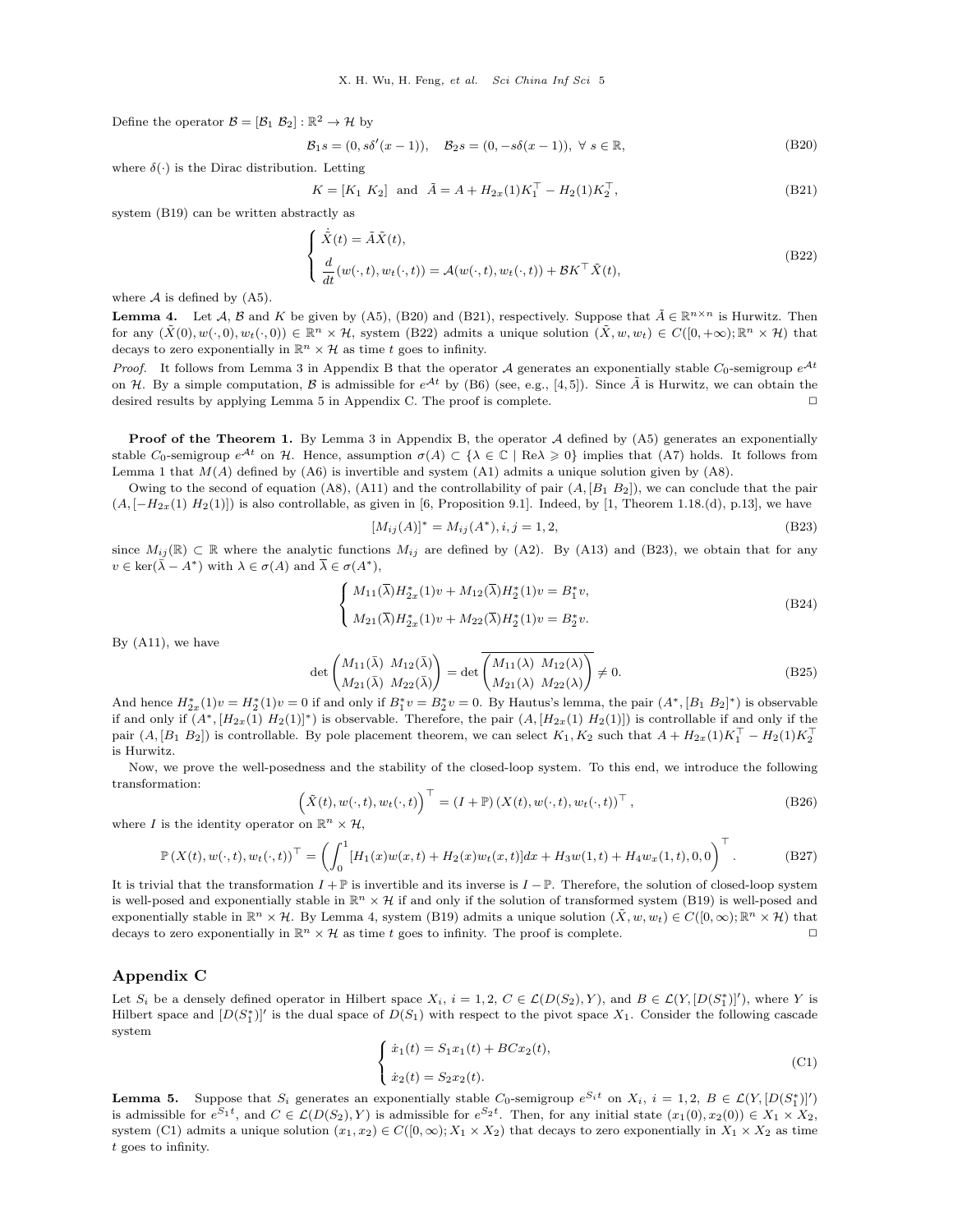*Proof.* Since system [\(C1\)](#page-4-6) is a cascade, the solution to  $x_2$ -subsystem is always well defined provided the initial state  $x_2(0)$ is given. Owing to the admissibility of C for  $e^{S_2t}$ ,  $Cx_2 \in L^2_{loc}([0,\infty);Y)$ . Moreover, it follows from [\[7,](#page-7-0) Proposition 4.3.6, p.124] and the exponential stability of  $C_0$ -semigroup  $e^{S_2 t}$  that there exist two positive constants  $L_2$  and  $\omega_2$  such that

<span id="page-5-3"></span>
$$
||x_2(t)||_{X_2} \leqslant L_2 e^{-\omega_2 t}, \quad \forall \ t \geqslant 0,
$$
\n<sup>(C2)</sup>

and

<span id="page-5-0"></span>
$$
v \in L^{2}([0, \infty); Y), \quad v(t) := e^{\omega_{2}t} C x_{2}(t).
$$
 (C3)

On the other hand, the admissibility of B for  $e^{S_1t}$  implies that, for any  $x_1(0) \in X_1$ , the  $x_1$ -subsystem of [\(C1\)](#page-4-6) admits a solution  $x_1 \in C([0,\infty);X_1)$  that is given by

<span id="page-5-4"></span>
$$
x_1(t) = e^{S_1 t} x_1(0) + \int_0^t e^{S_1(t-s)} BC x_2(s) ds.
$$
 (C4)

Hence, when the initial state  $(x_1(0), x_2(0)) \in X_1 \times X_2$  is given, such a defined  $(x_1, x_2) \in C([0, \infty); X_1 \times X_2)$  is a solution of system [\(C1\)](#page-4-6). Owing to the linearity of [\(C1\)](#page-4-6), this solution is unique.

Since  $e^{S_1 t}$  is exponentially stable, there exist two positive constants  $\omega_1$  and  $L_1$  such that

<span id="page-5-1"></span>
$$
\left\|e^{S_1t}\right\|_{X_1} \leqslant L_1 e^{-\omega_1 t}, \ \ \forall \ t \geqslant 0. \tag{C5}
$$

Moreover, by [\[8,](#page-7-1) Remark 2.6], there exists a constant  $M > 0$  independent of v such that

<span id="page-5-2"></span>
$$
\left\| \int_0^t e^{S_1(t-s)} B v(s) ds \right\|_{X_1} \le M \|v\|_{L^2([0,\infty);Y)}, \ \forall \ t \ge 0.
$$
 (C6)

Let  $0 < \theta < 1$ , it follows from [\(C3\)](#page-5-0), [\(C5\)](#page-5-1) and [\(C6\)](#page-5-2) that

<span id="page-5-5"></span>
$$
\left\| \int_{0}^{t} e^{S_{1}(t-s)} BCx_{2}(s) ds \right\|_{X_{1}} \leq \left\| \int_{0}^{\theta t} e^{S_{1}(t-s)} BCx_{2}(s) ds \right\|_{X_{1}} + \left\| \int_{\theta t}^{t} e^{S_{1}(t-s)} BCx_{2}(s) ds \right\|_{X_{1}}
$$
  

$$
\leq \left\| e^{S_{1}(1-\theta)t} \int_{0}^{\theta t} e^{S_{1}(\theta t-s)} BCx_{2}(s) ds \right\|_{X_{1}} + \left\| e^{-\omega_{2}\theta t} \int_{\theta t}^{t} e^{S_{1}(t-s)} Bv(s) ds \right\|_{X_{1}}
$$
  

$$
\leq L_{1} e^{-\omega_{1}(1-\theta)t} M \| Cx_{2} \|_{L^{2}([0,\infty);Y)} + e^{-\omega_{2}\theta t} M \| v \|_{L^{2}([0,\infty);Y)}.
$$
 (C7)

Finally, the exponential stability of  $(x_1, x_2)$  can be obtained by [\(C2\)](#page-5-3), [\(C4\)](#page-5-4), [\(C5\)](#page-5-1) and [\(C7\)](#page-5-5). The proof is complete.  $\Box$ 

#### Appendix D Numerical Simulations

In this section, we make some simulations for the closed-loop system (1) and (9) to validate the theoretical results. For the sake of simplicity, we consider a second order ODE system. The corresponding matrices and the initial state are chosen as

$$
A = \begin{pmatrix} 0 & 1 \\ -1 & 0 \end{pmatrix}, B = \begin{pmatrix} 1 & 0 \\ 0 & 1 \end{pmatrix}, X(0) = \begin{pmatrix} 1 \\ 1 \end{pmatrix}
$$
 (D1)

and  $w(x, 0) = x$ ,  $w_t(x, 0) = 0$ . It is evident that  $(A, B)$  is controllable. According to Theorem 1, the kernel functions  $H_j, j = 1, 2, 3, 4$  given by [\(A8\)](#page-1-2) are well defined. We approximate the kernel functions by setting

$$
\begin{cases}\n\Theta_0(z,A) = \sum_{j=0}^{20} \frac{(-A^2)^j z^{4j}}{(4j)!}, \ \Theta_1(z,A) = \sum_{j=0}^{20} \frac{(-A^2)^j z^{4j+1}}{(4j+1)!}, \\
\Theta_2(z,A) = \sum_{j=0}^{20} \frac{(-A^2)^j z^{4j+2}}{(4j+2)!}, \ \Theta_3(z,A) = \sum_{j=0}^{20} \frac{(-A^2)^j z^{4j+3}}{(4j+3)!}.\n\end{cases}
$$
\n(D2)

The the gain constants are selected as  $c_i = 1, k_i = 2, i = 1, 2$ . We assign the pole by Matlab to get the gain vectors

$$
K_1 = \begin{pmatrix} -1.3626 \\ 3.3767 \end{pmatrix}, \ K_2 = \begin{pmatrix} -4.5905 \\ 1.7007 \end{pmatrix}
$$
 (D3)

which leads to  $\sigma(\tilde{A}) = \{-1, -1\}$  with  $\tilde{A} = A + H_{2x}(1)K_1^{\top} - H_2(1)K_2^{\top}$ .

The finite difference scheme is adopted in discretization. The numerical results are programmed in Matlab. The time step and the space step are taken as 0.0002 and 0.02, respectively. System (1) with  $u_1 = u_2 = 0$  is plotted in Figure [D1](#page-6-6) which shows that the system without control is unstable. In Figure [D2,](#page-6-7) we give the trajectories of state feedback law  $u_1, u_2$ . The closed-loop system is plotted in Figure [D3.](#page-6-8) From these simulations, we see visually that the state of closed-loop system decay to zero smoothly. The convergences are satisfactory. Therefore, the controllers are effective and hence the theory results are validated.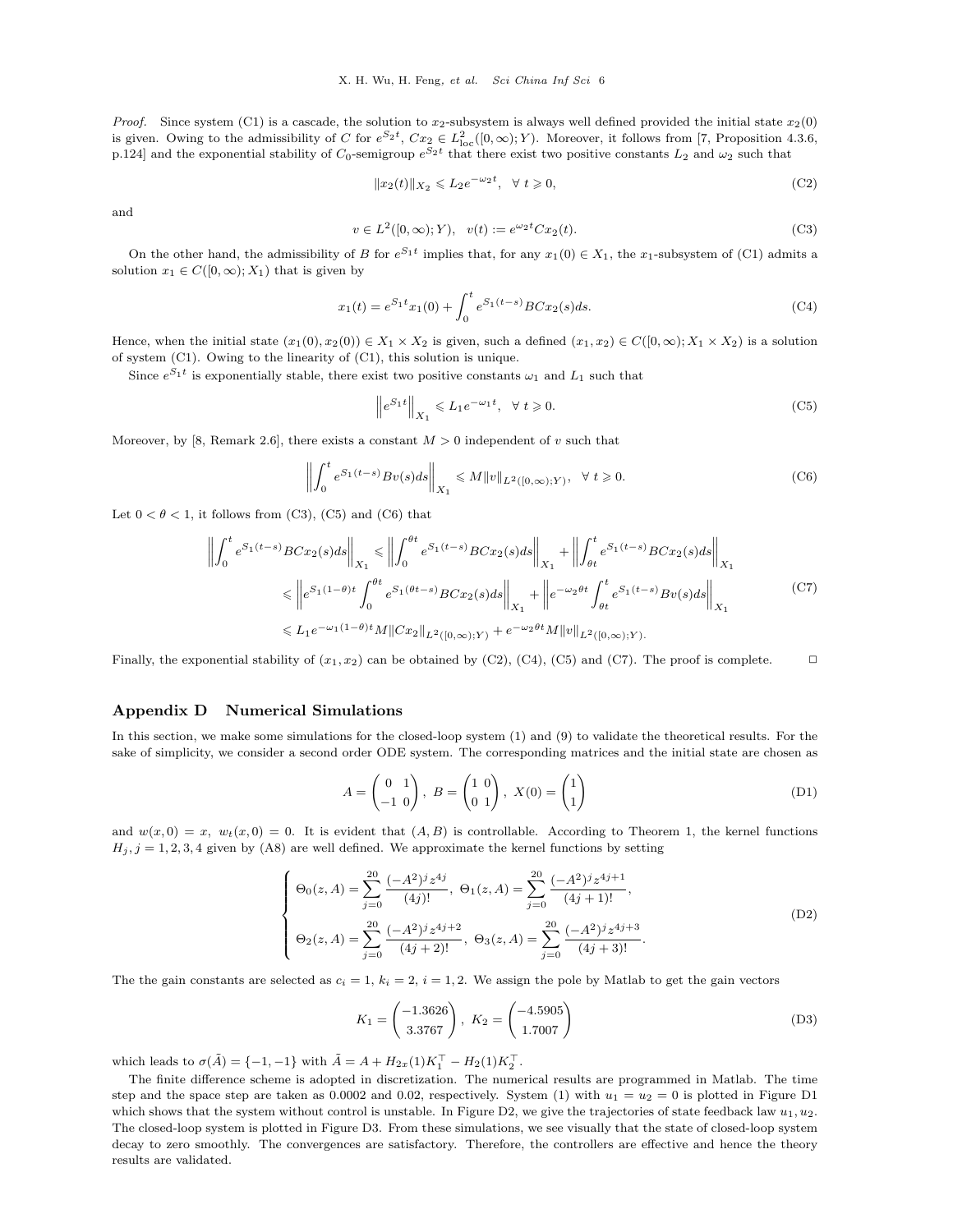<span id="page-6-6"></span>

Figure D1 The state of uncontrolled system.

<span id="page-6-7"></span>

Figure D2 State feedback laws.

<span id="page-6-8"></span>

Figure D3 The state of closed-loop system.

#### References

- <span id="page-6-0"></span>1 Higham N J. Functions of matrices theory and computation. Philadelphia, SIAM, 2008
- <span id="page-6-1"></span>2 Guo B Z, Wang J M. Control of wave and beam PDEs: the riesz basis approach. Cham, Springer-Verlag, 2019
- <span id="page-6-2"></span>3 Guo B Z, Yu R. The riesz basis property of discrete operators and application to a Euler-Bernoulli beam equation with boundary linear feedback control. IMA Journal of Mathematical Control and Information, 2001, 18: 241–251
- <span id="page-6-3"></span>4 Jin F F, Guo B Z. Boundary output tracking for an Euler-Bernoulli beam equation with unmatched perturbations from a known exosystem. Automatica, 2019, 109: 108567
- <span id="page-6-4"></span>5 Zhou H C, Guo B Z. Unknown input observer design and output feedback stabilization for multi-dimensional wave equation with boundary control matched uncertainty. Journal of Differential Equations, 2017, 263: 2213–2246
- <span id="page-6-5"></span>6 Feng H, Guo B Z, Wu X H. Trajectory planning approach to output tracking for a 1-D wave equation. IEEE Transactions on Automatic Control, 2019, 65(5): 1841–1854